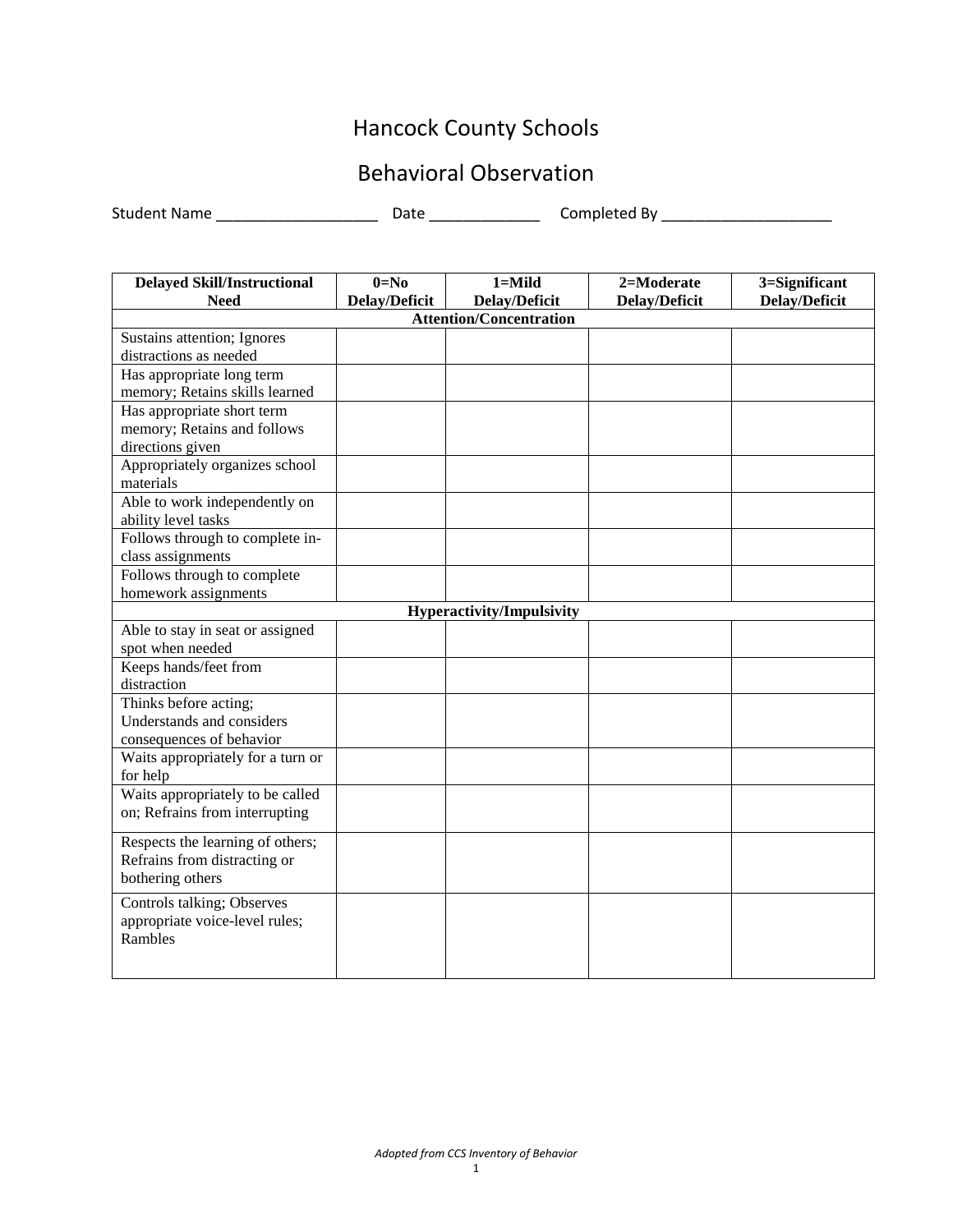| <b>Delayed</b><br><b>Skill/Instructional</b>                          | 0=No Delay/Deficit | 1=Mild Delay/Deficit |  | 2=Moderate<br><b>Delay/Deficit</b> | 3=Significant<br><b>Delay/Deficit</b> |  |  |
|-----------------------------------------------------------------------|--------------------|----------------------|--|------------------------------------|---------------------------------------|--|--|
| <b>Need</b>                                                           |                    |                      |  |                                    |                                       |  |  |
| <b>Socialization/Emotional Control</b>                                |                    |                      |  |                                    |                                       |  |  |
| Demonstrates appropriate academic                                     |                    |                      |  |                                    |                                       |  |  |
| confidence for ability level                                          |                    |                      |  |                                    |                                       |  |  |
| Handles difficult tasks/frustration                                   |                    |                      |  |                                    |                                       |  |  |
| without crying, yelling, acting out                                   |                    |                      |  |                                    |                                       |  |  |
| Socializes appropriately with peers;                                  |                    |                      |  |                                    |                                       |  |  |
| Has friends                                                           |                    |                      |  |                                    |                                       |  |  |
| Demonstrates appropriate social                                       |                    |                      |  |                                    |                                       |  |  |
| confidence for age/grade                                              |                    |                      |  |                                    |                                       |  |  |
| Handles difficult tasks/frustration                                   |                    |                      |  |                                    |                                       |  |  |
| without making somatic complaints                                     |                    |                      |  |                                    |                                       |  |  |
| (e.g., headaches; asks to see the                                     |                    |                      |  |                                    |                                       |  |  |
| nurse)                                                                |                    |                      |  |                                    |                                       |  |  |
|                                                                       |                    |                      |  | <b>Respect for Adults/Peers</b>    |                                       |  |  |
| Compliant with adult/teacher<br>directions                            |                    |                      |  |                                    |                                       |  |  |
| Able to express differences of                                        |                    |                      |  |                                    |                                       |  |  |
| opinion without being                                                 |                    |                      |  |                                    |                                       |  |  |
| disrespectful/argumentative                                           |                    |                      |  |                                    |                                       |  |  |
| Able to hand anger appropriately                                      |                    |                      |  |                                    |                                       |  |  |
| Understands and abides by "No                                         |                    |                      |  |                                    |                                       |  |  |
| Bullying" policies (does not tease,                                   |                    |                      |  |                                    |                                       |  |  |
| taunt, or threaten others)                                            |                    |                      |  |                                    |                                       |  |  |
| Keeps hands and feet to self (does                                    |                    |                      |  |                                    |                                       |  |  |
| not hit, kick, or otherwise hurt                                      |                    |                      |  |                                    |                                       |  |  |
| others)                                                               |                    |                      |  |                                    |                                       |  |  |
| Can appropriately accept                                              |                    |                      |  |                                    |                                       |  |  |
| responsibility for mistakes (e.g.,                                    |                    |                      |  |                                    |                                       |  |  |
| level changes or other                                                |                    |                      |  |                                    |                                       |  |  |
| consequences)                                                         |                    |                      |  |                                    |                                       |  |  |
| Is spiteful and vindictive                                            |                    |                      |  |                                    |                                       |  |  |
|                                                                       |                    |                      |  | <b>Sensory Difficulties</b>        |                                       |  |  |
| My child is overly sensitive to<br>stimulation, overreacts to or does |                    |                      |  |                                    |                                       |  |  |
| not like touch, noise, smells, etc.                                   |                    |                      |  |                                    |                                       |  |  |
| My child has difficulty performing                                    |                    |                      |  |                                    |                                       |  |  |
| or avoids fine motor tasks such as                                    |                    |                      |  |                                    |                                       |  |  |
| handwriting.                                                          |                    |                      |  |                                    |                                       |  |  |
| My child appears clumsy and                                           |                    |                      |  |                                    |                                       |  |  |
| stumbles often, slouches in chair.                                    |                    |                      |  |                                    |                                       |  |  |
| Craves rough housing,                                                 |                    |                      |  |                                    |                                       |  |  |
| tackling/wrestling games.                                             |                    |                      |  |                                    |                                       |  |  |
| <b>Social Interaction/Play/Social Skills</b>                          |                    |                      |  |                                    |                                       |  |  |
| Does not initiate appropriate eye                                     |                    |                      |  |                                    |                                       |  |  |
| contact with speaker.                                                 |                    |                      |  |                                    |                                       |  |  |
| Does not maintain eye contact for                                     |                    |                      |  |                                    |                                       |  |  |
| social interaction.                                                   |                    |                      |  |                                    |                                       |  |  |
| Displays little or no emotion                                         |                    |                      |  |                                    |                                       |  |  |
| (excitement, happiness, sadness,                                      |                    |                      |  |                                    |                                       |  |  |
| smile, frown).                                                        |                    |                      |  |                                    |                                       |  |  |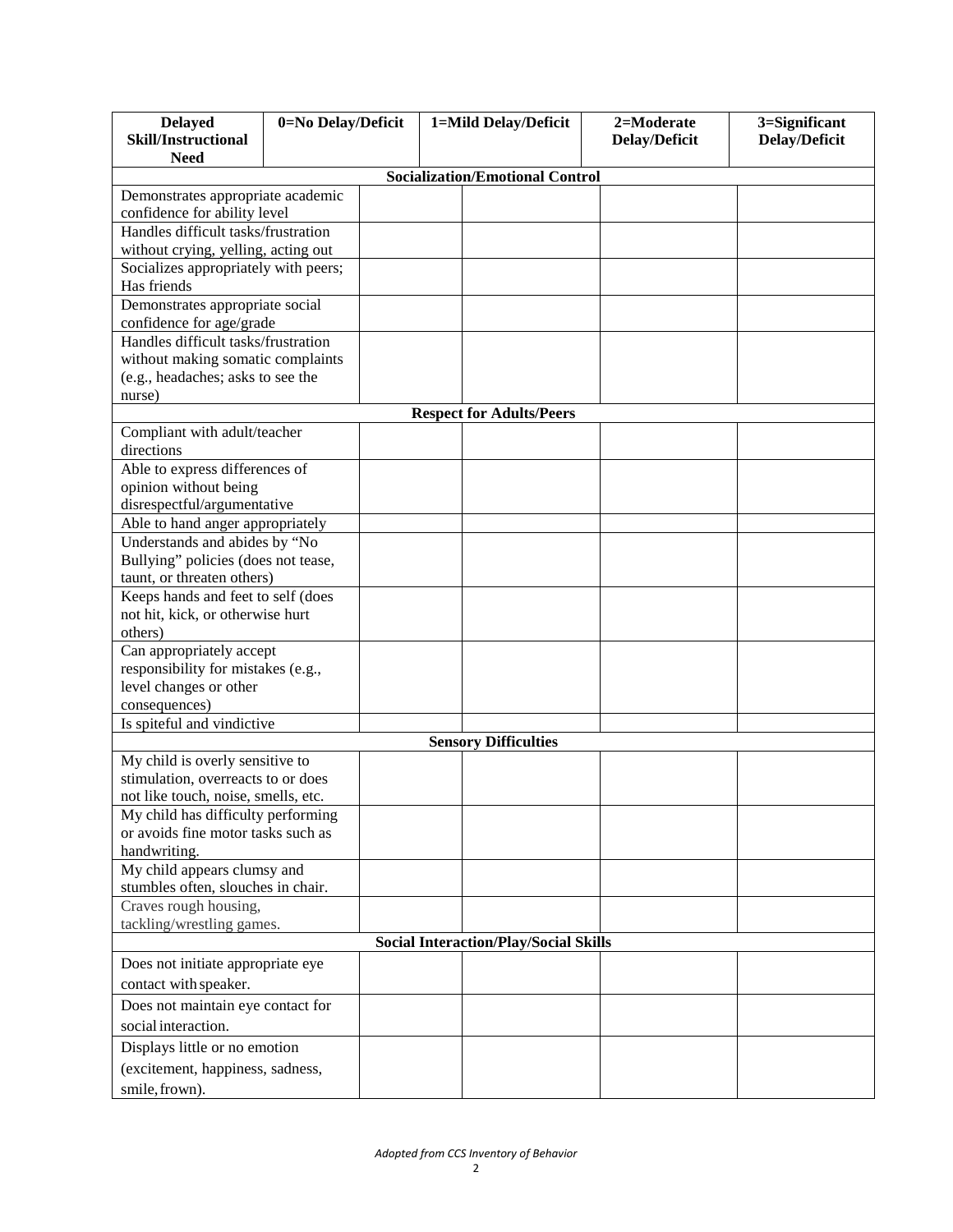| <b>Delayed Skill/Instructional Need</b>                             | $0=N0$<br>Delay/Deficit | $1 =$ Mild<br><b>Delay/Deficit</b> | 2=Moderate<br>Delay/Deficit | 3=Significant<br><b>Delay/Deficit</b> |  |  |  |
|---------------------------------------------------------------------|-------------------------|------------------------------------|-----------------------------|---------------------------------------|--|--|--|
|                                                                     |                         |                                    |                             |                                       |  |  |  |
| Does not initiate or respond to social                              |                         |                                    |                             |                                       |  |  |  |
| gestures (wave, point, nodhead).                                    |                         |                                    |                             |                                       |  |  |  |
| Does not spontaneously seek to<br>share enjoyment or interests with |                         |                                    |                             |                                       |  |  |  |
| others.                                                             |                         |                                    |                             |                                       |  |  |  |
| Does not engage in imaginative play                                 |                         |                                    |                             |                                       |  |  |  |
| at developmental level.                                             |                         |                                    |                             |                                       |  |  |  |
| Engages in parallel play (along side                                |                         |                                    |                             |                                       |  |  |  |
| of others).                                                         |                         |                                    |                             |                                       |  |  |  |
| Use objects or toys for other than                                  |                         |                                    |                             |                                       |  |  |  |
| their intended purpose.                                             |                         |                                    |                             |                                       |  |  |  |
| Little or no interaction with peers to                              |                         |                                    |                             |                                       |  |  |  |
| reciprocate social interactions/play.                               |                         |                                    |                             |                                       |  |  |  |
| Misses social and environmental                                     |                         |                                    |                             |                                       |  |  |  |
|                                                                     |                         |                                    |                             |                                       |  |  |  |
| cues.                                                               |                         | <b>Communication Skills</b>        |                             |                                       |  |  |  |
| Uses gestures, pictures, symbols or                                 |                         |                                    |                             |                                       |  |  |  |
| signs in place of words.                                            |                         |                                    |                             |                                       |  |  |  |
| Does not use words, phrases, or                                     |                         |                                    |                             |                                       |  |  |  |
| sentences to express thoughts.                                      |                         |                                    |                             |                                       |  |  |  |
| Does not use developmentally                                        |                         |                                    |                             |                                       |  |  |  |
| appropriate language.                                               |                         |                                    |                             |                                       |  |  |  |
| Unable to appropriately answer                                      |                         |                                    |                             |                                       |  |  |  |
| questions posed by peers and adults.                                |                         |                                    |                             |                                       |  |  |  |
| Has difficulty in maintaining                                       |                         |                                    |                             |                                       |  |  |  |
| conversation on interactive level.                                  |                         |                                    |                             |                                       |  |  |  |
| Has limited ability to discuss a topic                              |                         |                                    |                             |                                       |  |  |  |
| other than one of own interest.                                     |                         |                                    |                             |                                       |  |  |  |
| Has atonal, flat, and unusual quality                               |                         |                                    |                             |                                       |  |  |  |
| of speech.                                                          |                         |                                    |                             |                                       |  |  |  |
| Demonstrates echolalia (repetitive,                                 |                         |                                    |                             |                                       |  |  |  |
| non-functional speech).                                             |                         |                                    |                             |                                       |  |  |  |
| Cannot use pronouns appropriately.                                  |                         |                                    |                             |                                       |  |  |  |
| Does not respond when called by                                     |                         |                                    |                             |                                       |  |  |  |
| name.                                                               |                         |                                    |                             |                                       |  |  |  |
| <b>Restricted/Repetitive Interests or Behaviors</b>                 |                         |                                    |                             |                                       |  |  |  |
| Exhibits restricted/intense                                         |                         |                                    |                             |                                       |  |  |  |
| preoccupation with one or more                                      |                         |                                    |                             |                                       |  |  |  |
| areas of interest.                                                  |                         |                                    |                             |                                       |  |  |  |
| Unable to follow a variety of                                       |                         |                                    |                             |                                       |  |  |  |
| routines.                                                           |                         |                                    |                             |                                       |  |  |  |
| Difficulty in transitioning within an                               |                         |                                    |                             |                                       |  |  |  |
| activity or to a new activity.                                      |                         |                                    |                             |                                       |  |  |  |
| Fixates on routines or rituals that                                 |                         |                                    |                             |                                       |  |  |  |
| appear to be nonfunctional.                                         |                         |                                    |                             |                                       |  |  |  |